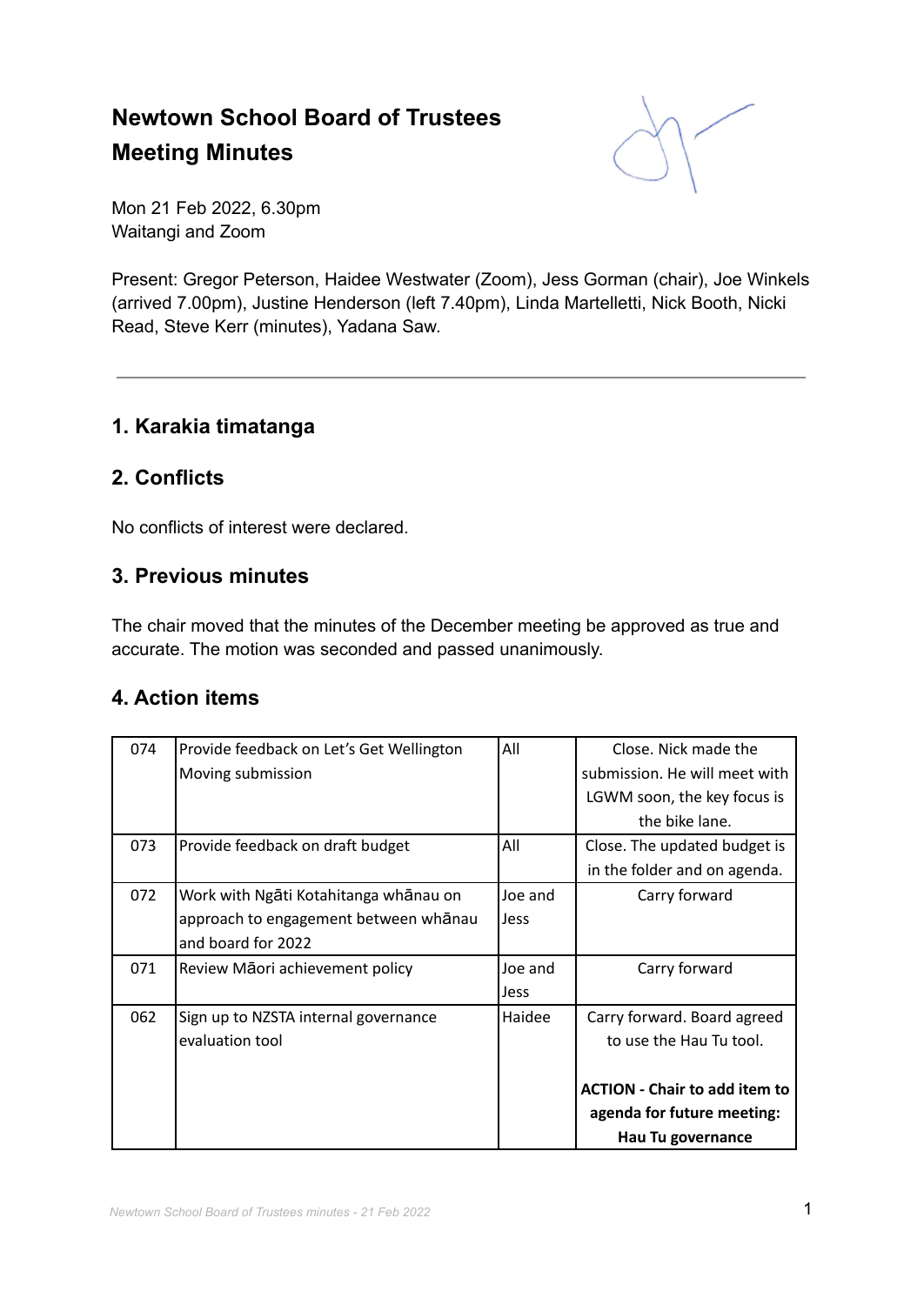|     |                                              |            | evaluation tool (timing,             |
|-----|----------------------------------------------|------------|--------------------------------------|
|     |                                              |            | resourcing, etc)                     |
| 059 | Develop position description for Ngati       | Nick, Jess | Close. The new position              |
|     | Kotahitanga representative                   |            | description is in the shared         |
|     |                                              |            | folder. Nick has also prepared       |
|     |                                              |            | a draft approach, suggesting         |
|     |                                              |            | we develop a policy together         |
|     |                                              |            | with Ngāti Kotahitanga to            |
|     |                                              |            | ensure future boards have            |
|     |                                              |            | Ngāti Kotahitanga                    |
|     |                                              |            | representation.                      |
| 010 | Yadana to develop an overall strategy/vision | Yadana     | Yadana is working with Julia         |
|     | for artwork commissioned for the school,     |            | Harris and Eve Armstrong. She        |
|     | including conservation and restoration of    |            | will come back                       |
|     | existing works.                              |            | to a future meeting with a           |
|     |                                              |            | plan. Close action.                  |
|     |                                              |            |                                      |
|     |                                              |            | <b>ACTION - Yadana to bring this</b> |
|     |                                              |            | plan for conservation and            |
|     |                                              |            | restoration of artwork to            |
|     |                                              |            | future board meeting                 |

### **5. Proposed meeting dates**

Jess showed the board the proposed dates. She suggested that there be no meeting in April as the logical dates would fall in the school holidays.The board agreed to keep the possibility of an April meeting just in case, because there may be issues around a possible future Omicron outbreak that need to be discussed at that time. This could be held by Zoom if necessary.

# **6. Principal's report**

Nicki thanked all the board members for their support so far. She acknowledged that this was her first BOT meeting as tumuaki and that she will refine the way that she reports as the year goes on.

Nicki said that staff have been stunning so far this year. We've just gotten back, and we've had to adjust to new restrictions, teaching in masks, and so on. Teachers and support staff are working incredibly hard to make it work.

Covid has dominated the conversation. Nicki said that she had erred on the side of less communications rather than more so far, because there is a lot of information circulating around already. However, a flowchart pack is ready to go out to whānau which she would like board feedback on tonight.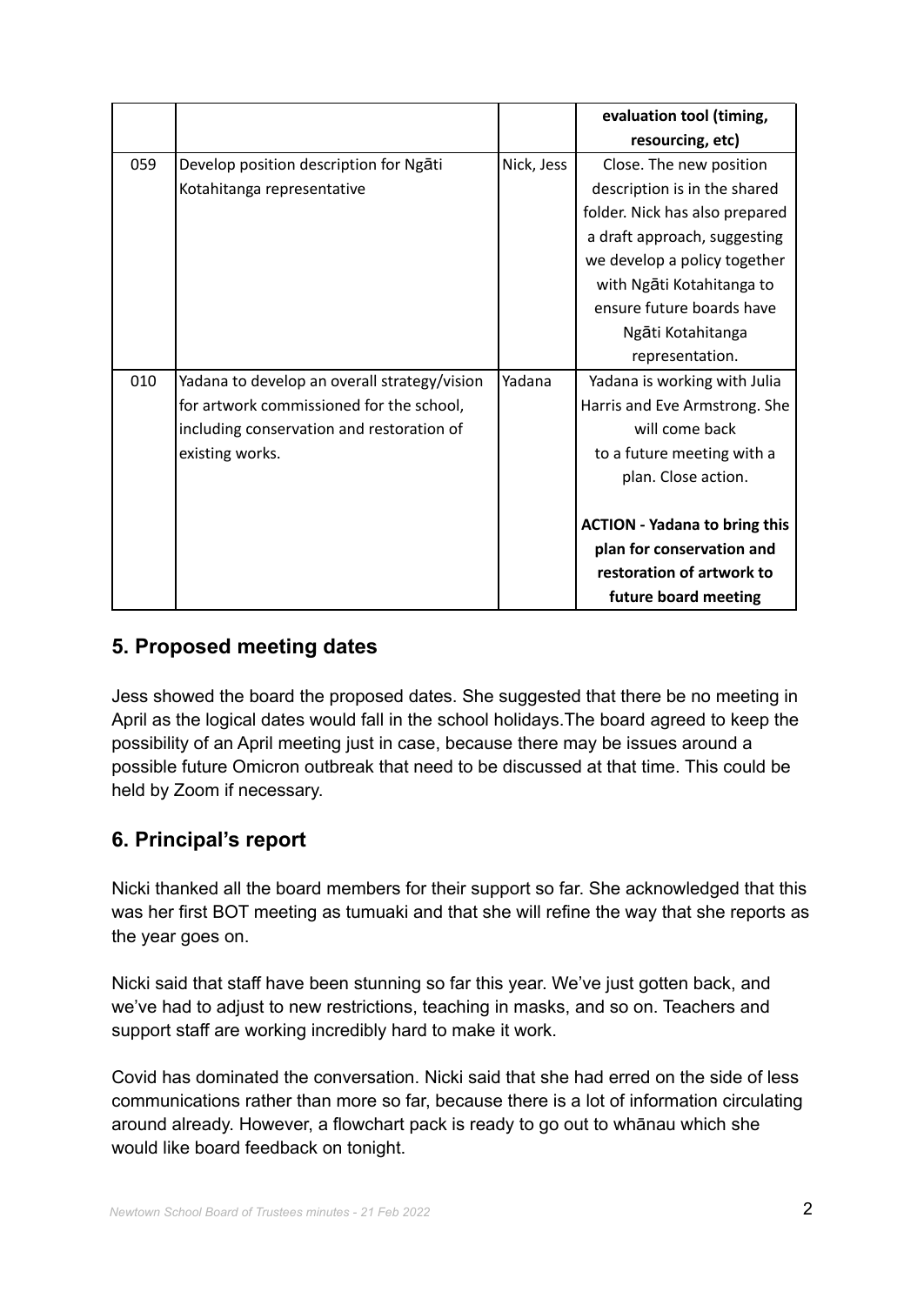In terms of professional development for teachers, the school has three main focuses this year: continuous bicultural practice; teacher excellence with a focus on writing; and collaborative effectiveness with a focus on universal design for learning (UDL) within an innovative learning environment (ILE).

Five new teachers have started this year. Proper induction can be a long process. We've focused so far on building out team culture and trust. We've already had some great staff only days, including one with Janelle and Ihaia.

Leadership of the Kahui Ako is changing this year. This will affect our school, and there will be a period of transition.

Nicki said the school is finishing off its restorative justice project from last year with Cath Forster from Waikato University. Cath is amazing. She has been working with different groups within the staff team as well as a whole staff team to ensure the practice gets embedded.

#### **● ACTION - Nicki to invite Cath Forster in to speak to the board on the principles of restorative justice**

Nicki said she had had a productive meeting with the Resource Teachers Learning and Behaviour (RTLB) Service and the Ministry of Education. She said that more kōrero is required to ensure that RTLB understands our needs and how we can access support.

The new hall kitchen is well under way and is due to be ready in March. The builders are on site working on Old Tui. There have been delays due to material shortages, work is due to be completed in June.

The pool has been painted and has water in it. However, the vacuum outlet has been concreted over in error. That is being resolved by the project manager.

Nicki said that she and Nick had made minor changes to the draft 2022 budget that the board saw in December. It looks like a deficit budget but we've got WCC and pool money yet to come in and the budget includes subscriptions that we may not spend. So it's likely that we won't end up in deficit at year end. MOE Education Services is comfortable with the budget.

**● MOVED - that the board approve the Newtown School budget for the year ending 31 Dec 2022 Motion seconded and passed unanimously**

Nick thanked Nicki for the report.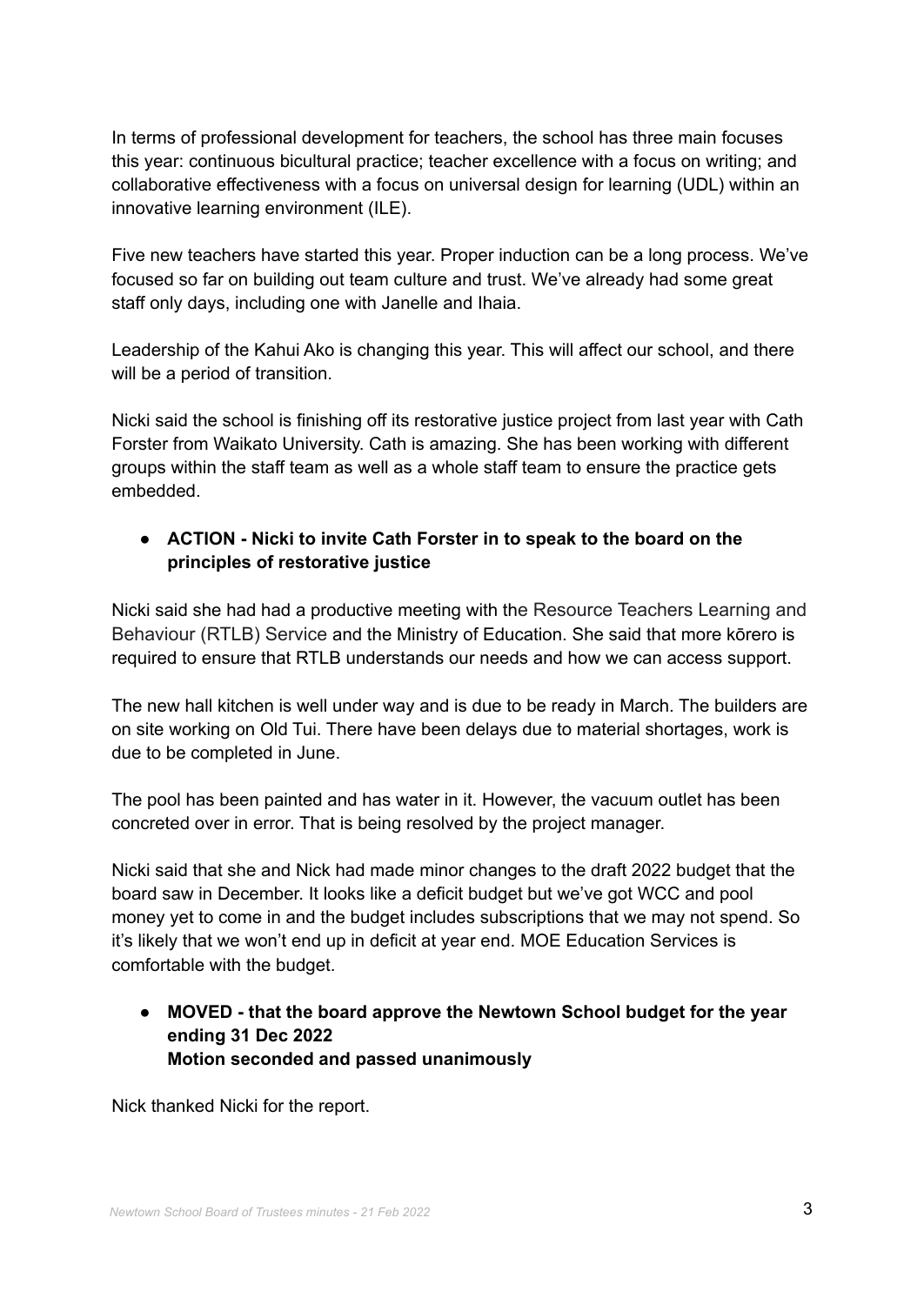Joe asked whether any thought had been given to welcoming you as the new principal. Nicki said it had been spoken about, during planning for the mihi whakatau. In the end we decided I didn't need to be welcomed because I'm already here. Having said that, I have felt very supported and welcomed in the new role so far.

Nicki said she would like to discuss the issue of on-site tutoring. Jess declared a conflict and recused herself from the conversation.

Nicki said that last year the number of kids getting tutoring increased from two to eight. Communication with the school from the tutoring companies was not always clear. Mark sought advice from the Ministry, who advised that tutoring should be outside school hours if the subject of the tutoring is part of core school business. We agreed that position as a board in December.

Nicki said that subsequently she had met with tutors to build relationships and to tell them about the Ministry advice. A few things came out of the conversation, which was very amicable and positive. School has asked for a koha from the tutors. One provider has offered a koha and will continue onsite. The other has opted not to offer koha this term, and will tutor offsite.

We also agreed on the need to keep talking about any patterns of need the tutors observe, how many students they are working with, etc. Nicki let them know that school will not be promoting their services, that we are concerned with equity of access to extra tutoring.

Nicki has talked to all the parents of the children who are being tutored. There was a mixed response, but most understood our reasons. Some or all of the students fall into the moderate needs category and we recgonise that that group is not well looked after by the education system. We don't want to put up barriers to parents getting help. We just need to navigate these issues. It's taken some time but it feels like it's a constructive place.

Haidee said she really likes the approach that Nicki has taken, of taking on board feedback and finding middle ground. I agree that communication is really key. The board can discuss the principles involved but ultimately it's an operational issue.

Nick said it sounded good to him too, the last thing we want is for kids not to get the support they need.

Nicki said she had tweaked the annual plan, taking out a whole lot of things that are really business as usual so we can focus on the areas which really need focus. It's a living document.

### **7. Covid measures**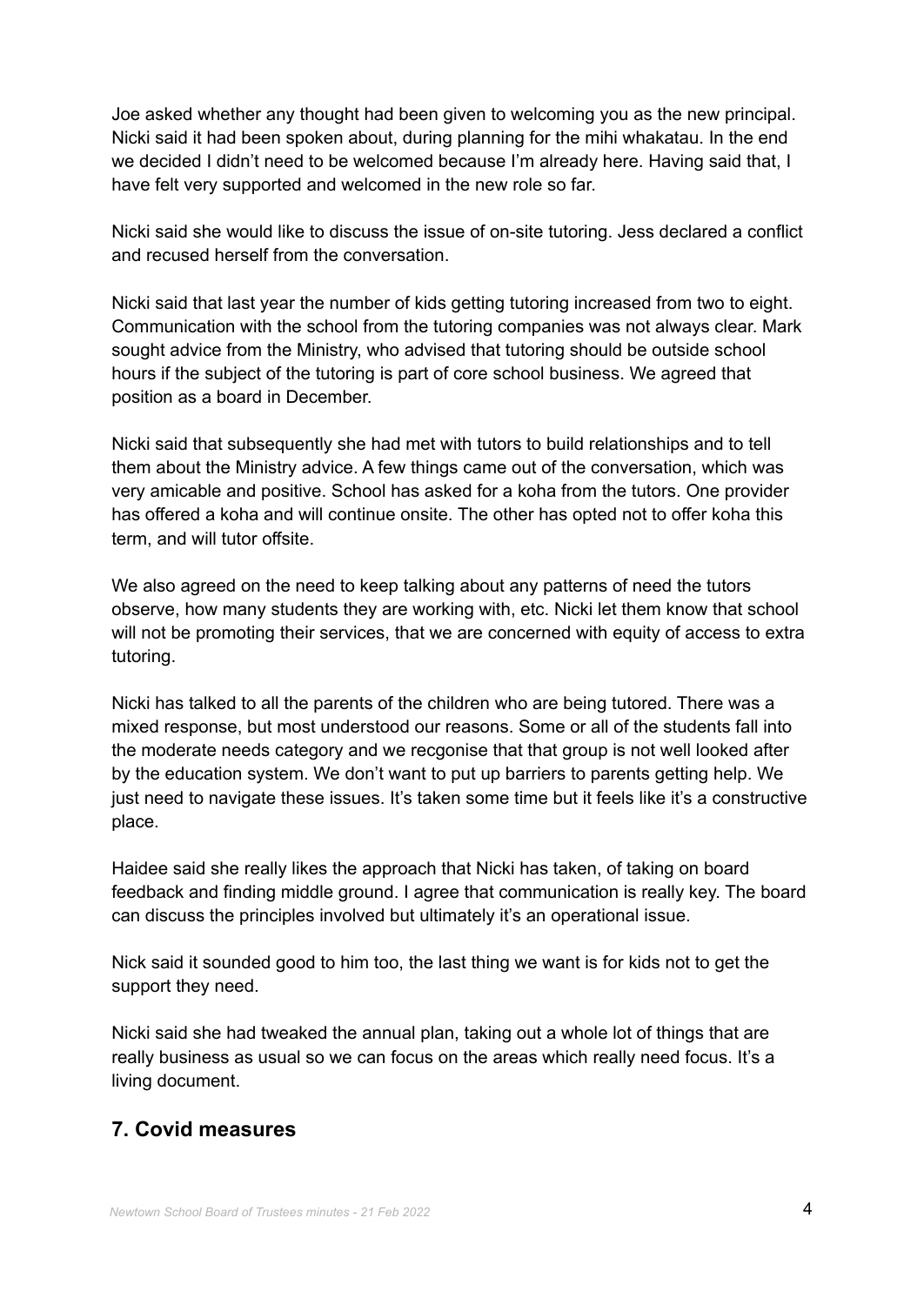Nicki said there were two documents in the shared folder. One is the school's safety plan regardless of Covid, and the other is our Covid plan, which is getting updated all the time as the rules evolve. Please review these documents. We may get to the point that we have significant absences of staff and kids. We may have to close the school, and that would be a board decision.

Haidee said that the school has a vulnerability around admin and the leadership team covering for one another. Nicki said Julie has trained us on taking roll and attendance. We're doing a lot of social distancing and staggered breaks. We haven't shut down the staffroom, but staff are aware not to all go in at once, a lot of teachers are staying together in teams. Tūī is kept separate because they have much more contact with new parents.

Haidee asked whether there are any other spaces that could be used for staff breaks. Nicki said she is looking at possible additional spaces. Nick said that now would be a good time for school to send out some Covid comms, people are starting to ask.

# **8. Delegations review**

Jess said that the Ministry recommends that schools review their delegation policies in light of Covid. For example, it would be good to have a deputy chair. Other board members may have roles that we may need to switch. We should all have an 'understudy' including a backup staff rep, Ngāti Kotahitanga rep, and minute taker.

- **● ACTION - Jess to create draft delegations table**
- **● ACTION - Nick to find out what particular delegation issues there may be around finance**

# **9. Board work plan**

Jess tabled a draft work plan with key milestones for all board portfolios. She suggested the board keep it under review and use it to track and plan key bits of work.

**● ACTION - All members to populate board work plan**

# **10. Elections and community engagement**

Jess said that board elections had been postponed until September. Last year, as a board we discussed the idea of moving to a staggered cycle, so that next election half the BOT members would stay for an 18 month term instead of a 3 year term. Jess had recently spoken to NZSTA about this. They recommended thinking about this very carefully, as some schools try this, then switch back.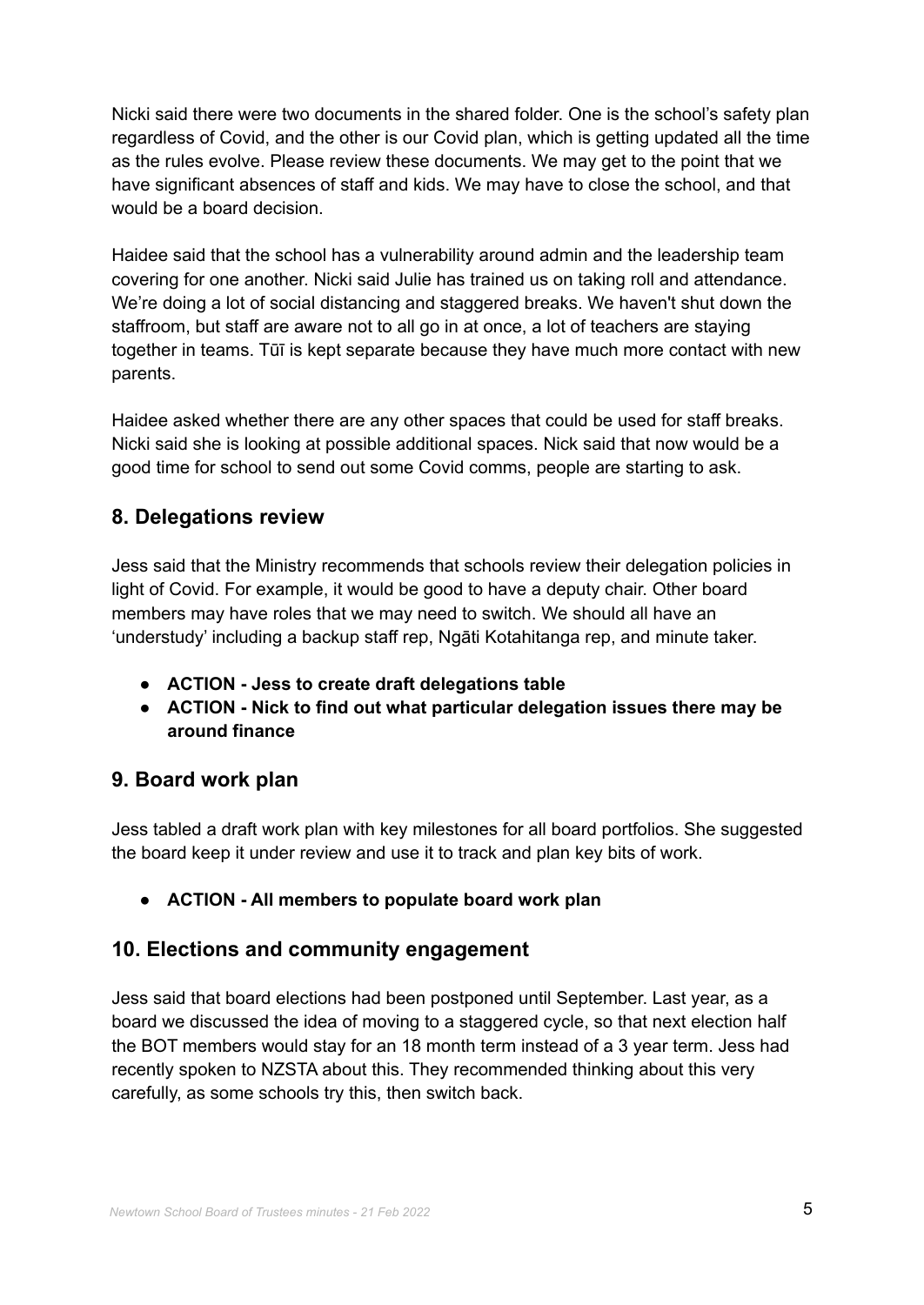The downsides to moving to a staggered election cycle are that it means you have a lot of elections for parents and admin for school, and that it takes time for the board to develop good working relationships every 18 months. Jess said she was not not so sure about changing to a staggered cycle. She asked other board members for their views.

Haidee responded to the NZSTA by pointing out that it's equally true that if a board dynamic is not good, then it could be good to have fresh blood come in more often.

Yadana said that sometimes old board members are willing to stay on as co-optees. That could mitigate the effect of having fresh board members all at once, which we were concerned about when we were considering moving to a staggered cycle.

Nick said that if we had a more organized work plan, that would also mitigate the handover effect. That would be useful whatever the election cycle.

Nicki said that it's unusual for an entire board to come in all at once like last time. It doesn't happen often. And in any case it didn't seem to affect the effectiveness of this board.

Yadana said that we should look at parent engagement anyway, as that's where new parents come from. We should ramp that up in the run-up to elections.

Jess asked for a show of hands on staggering elections. Most members preferred to stick with the current three yearly election cycle and not staggering.

Jess asked what else the board could do on elections and community involvement. The hub won't be ready until June.

Nicki said that in previous schools, the board has sent out regular comms, for example in the newsletter or each term. Jess said that's a good idea.

#### **● ACTION - Yadana to decide frequency of board comms and draft the emails. First edition to include a call out for someone to sit on board until election.**

Nicki suggested setting aside some meeting time for sessions with the wider school community on a particular strategic topic that parents might be interested in.

Gregor said it would be good to have less formal sessions, where parents could discuss a topic and anyone could contribute, without the normal agenda and all the business that the board has to go through.

# **11. Written reports**